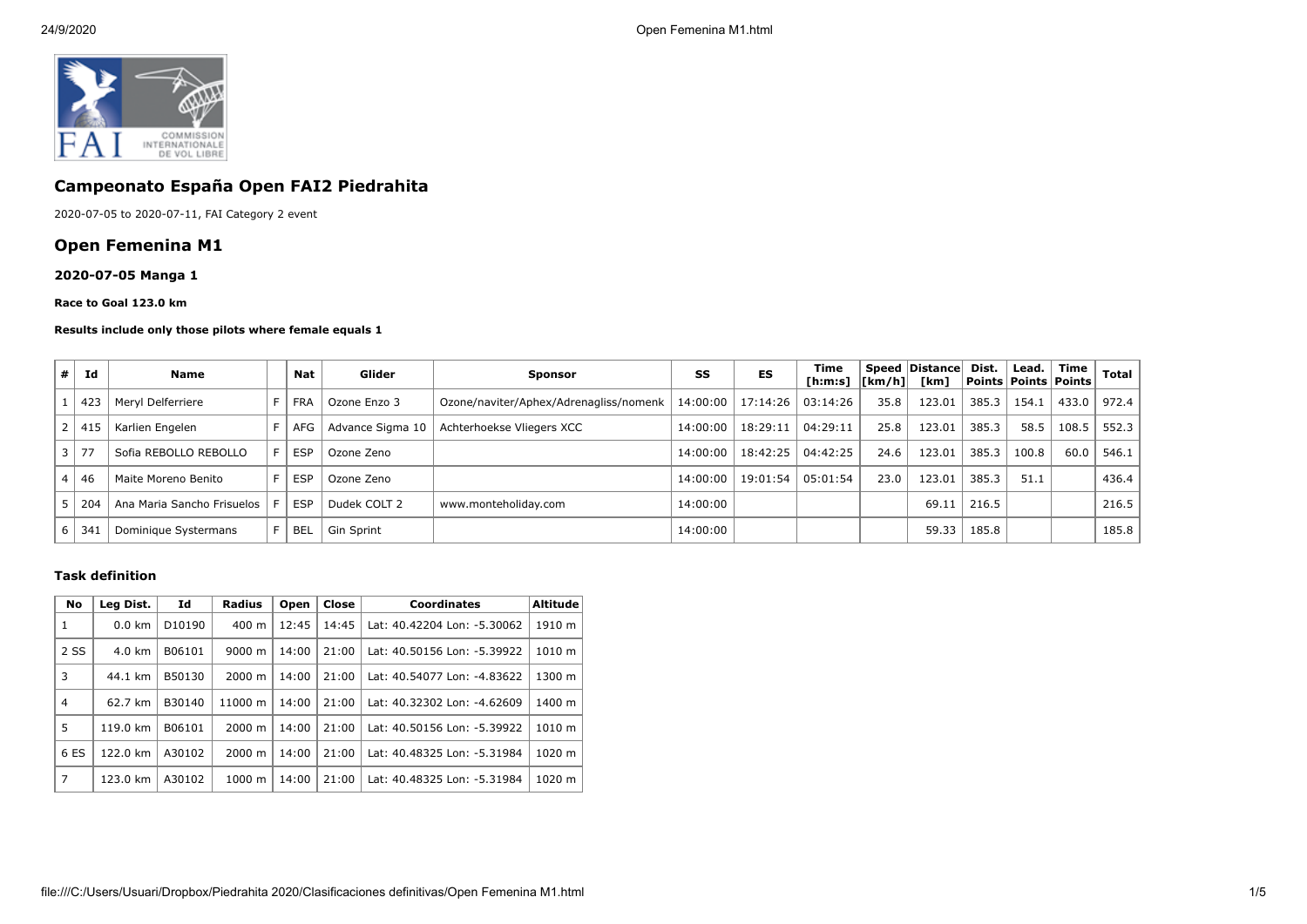24/9/2020 Open Femenina M1.html

**Pilots not yet processed (NYP)**

**Id Name**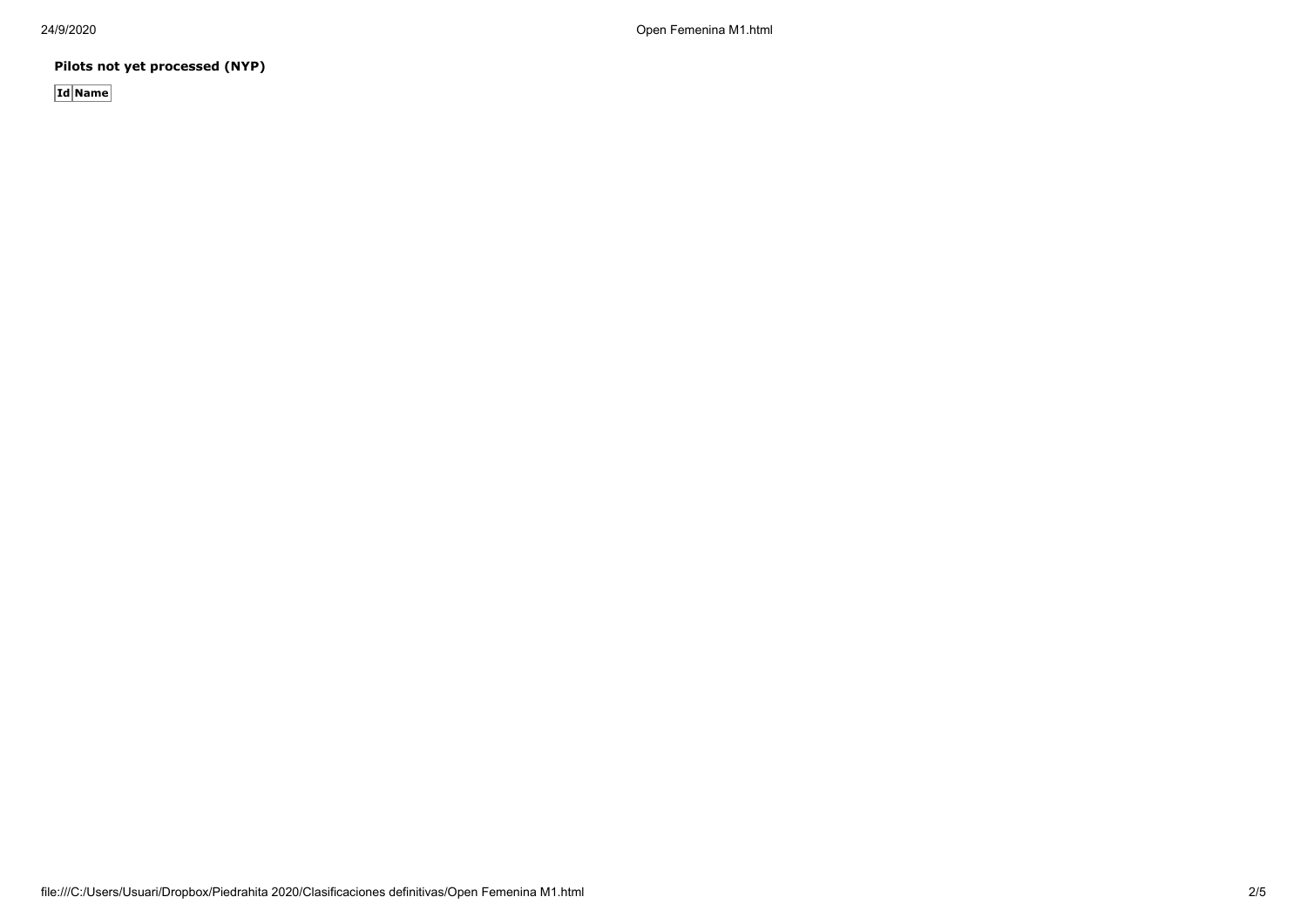## **Task statistics**

| param                           | value                     |  |  |  |  |
|---------------------------------|---------------------------|--|--|--|--|
| ss distance                     | 115.896                   |  |  |  |  |
| task distance                   | 123.007                   |  |  |  |  |
| launch_to_ess_distance          | 122.007                   |  |  |  |  |
| no_of_pilots_present            | 149                       |  |  |  |  |
| no_of_pilots_flying             | 149                       |  |  |  |  |
| no_of_pilots_lo                 | 60                        |  |  |  |  |
| no of pilots reaching nom dist  | 140                       |  |  |  |  |
| no of pilots reaching es        | 89                        |  |  |  |  |
| no_of_pilots_reaching_goal      | 89                        |  |  |  |  |
| sum_flown_distance              | 16155.785                 |  |  |  |  |
| best_dist                       | 123.007                   |  |  |  |  |
| best_time                       | 3.1989                    |  |  |  |  |
| worst_time                      | 5.9717                    |  |  |  |  |
| qnh_setting                     | 1013.25                   |  |  |  |  |
| no_of_pilots_in_competition     | 150                       |  |  |  |  |
| no_of_pilots_landed_before_stop | 0                         |  |  |  |  |
| sum_dist_over_min               | 15559.785                 |  |  |  |  |
| sum_real_dist_over_min          | 15559.785                 |  |  |  |  |
| sum_flown_distances             | 16155.785                 |  |  |  |  |
| best_real_dist                  | 123.007                   |  |  |  |  |
| last_start_time                 | 2020-07-05T14:00:00+02:00 |  |  |  |  |
| first_start_time                | 2020-07-05T14:00:00+02:00 |  |  |  |  |
| first_finish_time               | 2020-07-05T17:11:56+02:00 |  |  |  |  |
| max_time_to_get_time_points     | 4.9874                    |  |  |  |  |
| goalratio                       | 0.5973                    |  |  |  |  |
| arrival_weight                  | 0                         |  |  |  |  |
| departure_weight                | 0                         |  |  |  |  |
| leading_weight                  | 0.162                     |  |  |  |  |
| time_weight                     | 0.4527                    |  |  |  |  |
| distance_weight                 | 0.3853                    |  |  |  |  |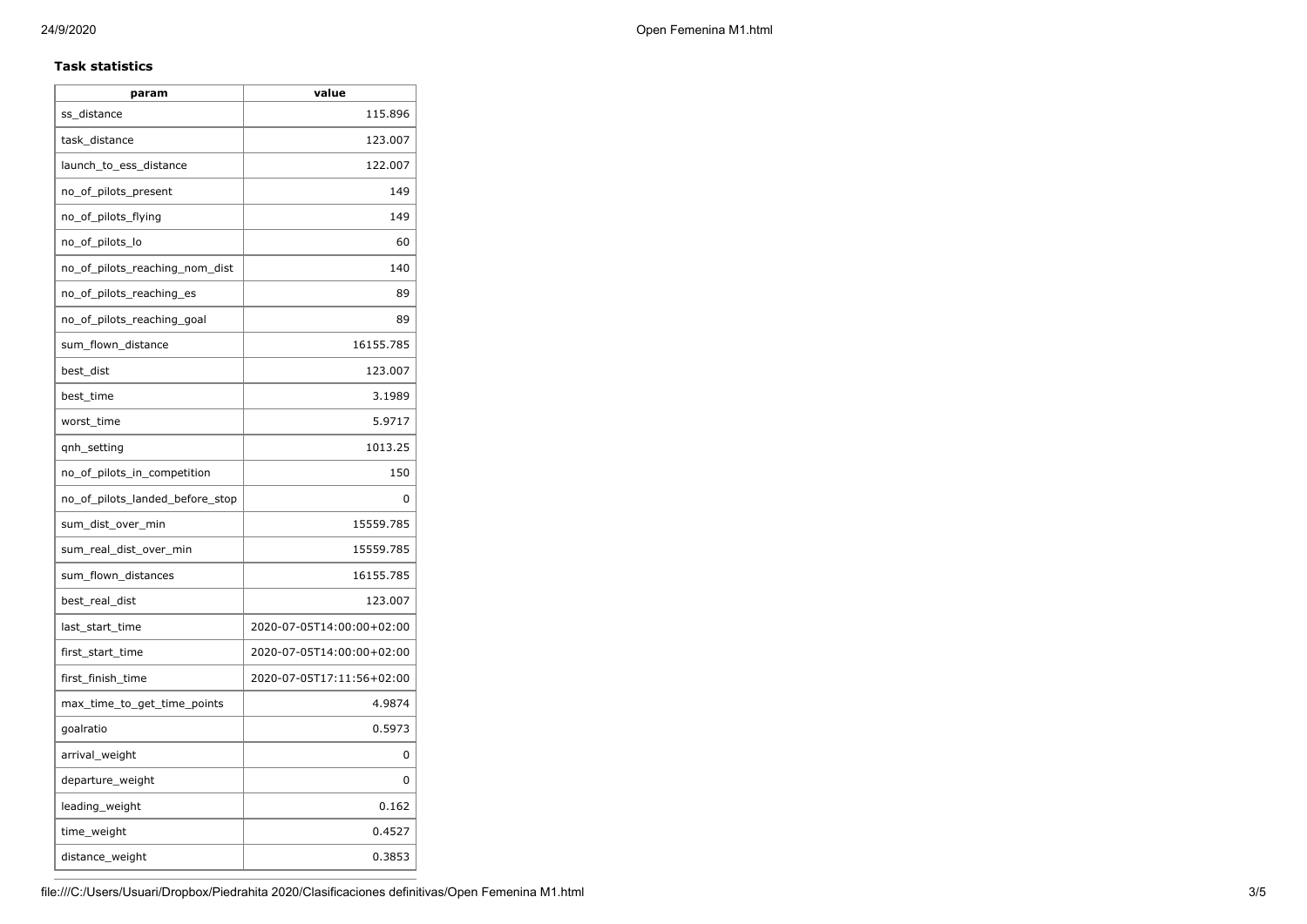| param                        | value        |
|------------------------------|--------------|
| smallest_leading_coefficient | 1.9449       |
| available_points_distance    | 385.2798     |
| available_points_time        | 452.7202     |
| available_points_departure   | 0            |
| available_points_leading     | 162          |
| available_points_arrival     | 0            |
| time_validity                | 1            |
| launch_validity              | 1            |
| distance_validity            | $\mathbf{1}$ |
| stop_validity                | $\mathbf{1}$ |
| day_quality                  | 1            |
| ftv_day_validity             | 0.9973       |
| time_points_stop_correction  | ი            |

## **Scoring formula settings**

| param                                        | value    |
|----------------------------------------------|----------|
| id                                           | GAP2020  |
| use_distance_points                          | 1        |
| use_time_points                              | 1        |
| use_departure_points                         | $\Omega$ |
| use_leading_points                           | 1        |
| use_arrival_position_points                  | 0        |
| use_arrival_time_points                      | 0        |
| time_points_if_not_in_goal                   | $\Omega$ |
| jump_the_gun_factor                          | $\Omega$ |
| jump_the_gun_max                             | 0        |
| use_1000_points_for_max_day_quality          | $\Omega$ |
| normalize_1000_before_day_quality            | $\Omega$ |
| time_validity_based_on_pilot_with_speed_rank | 1        |
| bonus_gr                                     | 2        |
| no_pilots_in_goal_factor                     | 0.8      |
| task_stopped_factor                          | 0.7      |

24/9/2020 Open Femenina M1.html